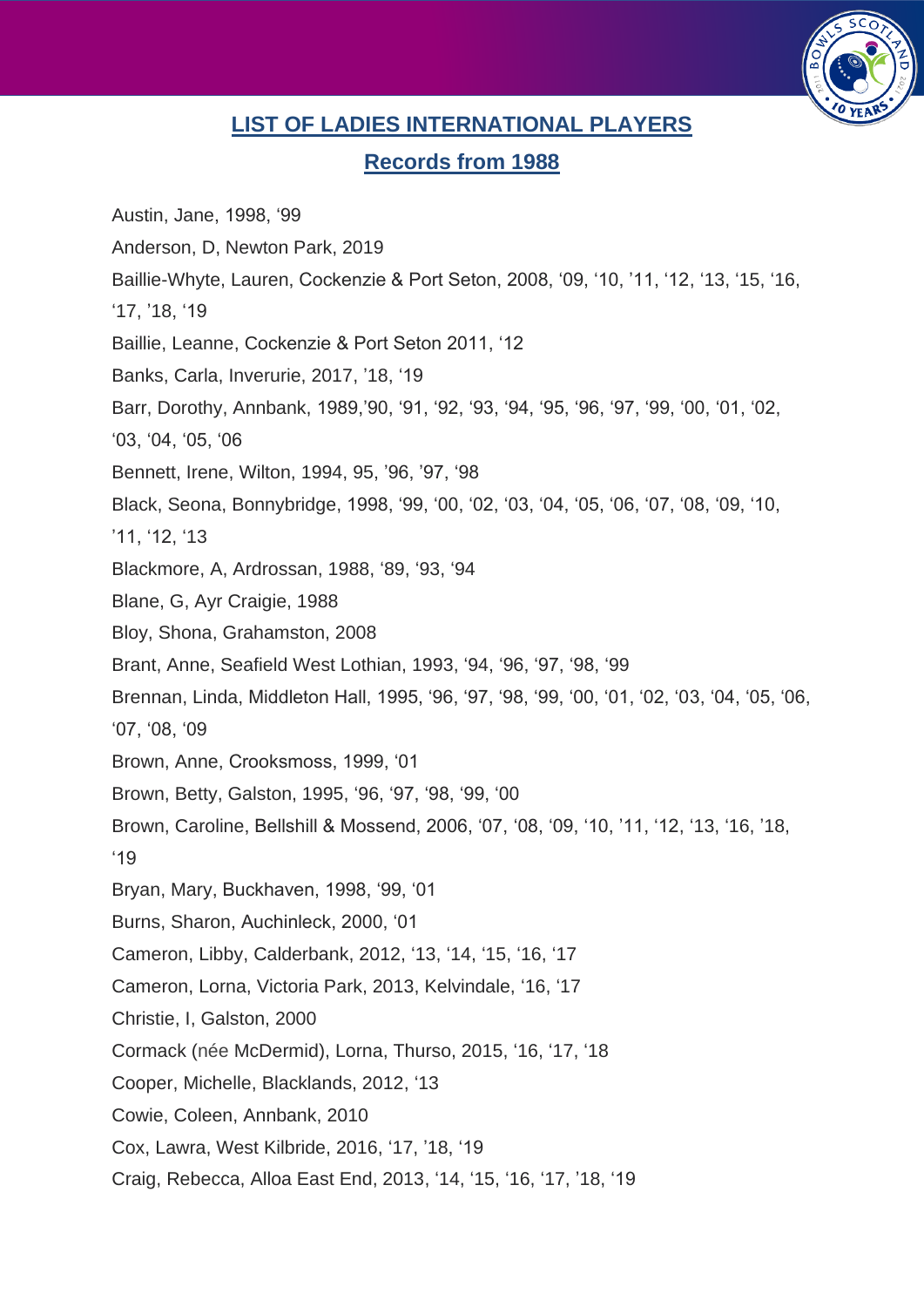

Craig (née Malloy), Lorraine, Glenmavis, 2007, '08, '09, '10, '11, '12, '13, '15, '16, '18, '19 Dante, R, Crooksmoss, 1988, '89, '90, '91, '92 Davies, N, 1996, '98 Dawson, Karen, Denny, 2004, '05, '06, '07, '08, '09, '10, '11, '12, '13, '14, '15, '16, '17, '18, '19 Dickey, Joyce, Hawick, 1992, '93, '94, '95, '96, '97, '98, '99, '00, '01, '02, '03, '04, '05, '06, '08, '09, '10, '11, '12, '13, '14 Dickson, Elizabeth, Eyemouth, 1988, '89, '90, '91, '92, '93, '94, '95, '96, '97, '98, '99, '00, '01, '02, '03, '04, '05, '06, '07, '08, '09, '10, '11, '12 Dickson, R, Cambus, 1988, '89, '90, '91, '92, '93, '94, '95 Docherty, Natalie, Kelvindale, 2015, '16, '17, '18, '19 Dodds, Kimberley, Zetland, 2017 Doig (née Gordon), Lesley, Strathmiglo, 2014, '15, '16, '17, '18 Douglas, Sheila, Chirnside, 2009, '10, '11, '12, '13, '14, '15, '16 Duckett, Betty, Rutherglen, 2003, '04, '05, '06, '07, '08 Duncan, Gaynor, Eskmills, 2014 Duncan, Isla, Guardbridge, 2007, '09, '10, '11, '12 Dunwoodie, Anne, Queens Park, 2000, '02 '03, '04, '05, '06, '07, '08, '09, '10, '11, '12, '13, '14, '15 Evans, Annette, Willow Bank, 1988, '89 Ewing, Sarah Jane, Abbeyview, 2014, '16 Ferrie (née Douglas), Claire, Wrangholm Hall, 2011, '12, '13, '14, '15, '16, '17, '18, '19 Fetch, Carol, Aberchirder, 2007 Fisher, Jean, Bridge of Allan, 1998 Forrest, Julie, Hawick, 1993, '95, '96, '97, '98, '99, '00, '01, '03, '05 Forsyth, Betty, Blantyre, 1988, '89, '90, '91, '92, '93, '94, '95, '96, '97, '99, '00, '01, '02, '03, '04, '05, '06 Forsyth, Alison, Galashiels, 1996, '97, '98, '99, '01, '02 Galbraith, Mary, Portland, 2014 Gilzean, Lynda, Dalkeith, 1997, '98, '99, '04, '05, '06, '07, '08 Gordon, Lorraine, Strathmiglo, 2017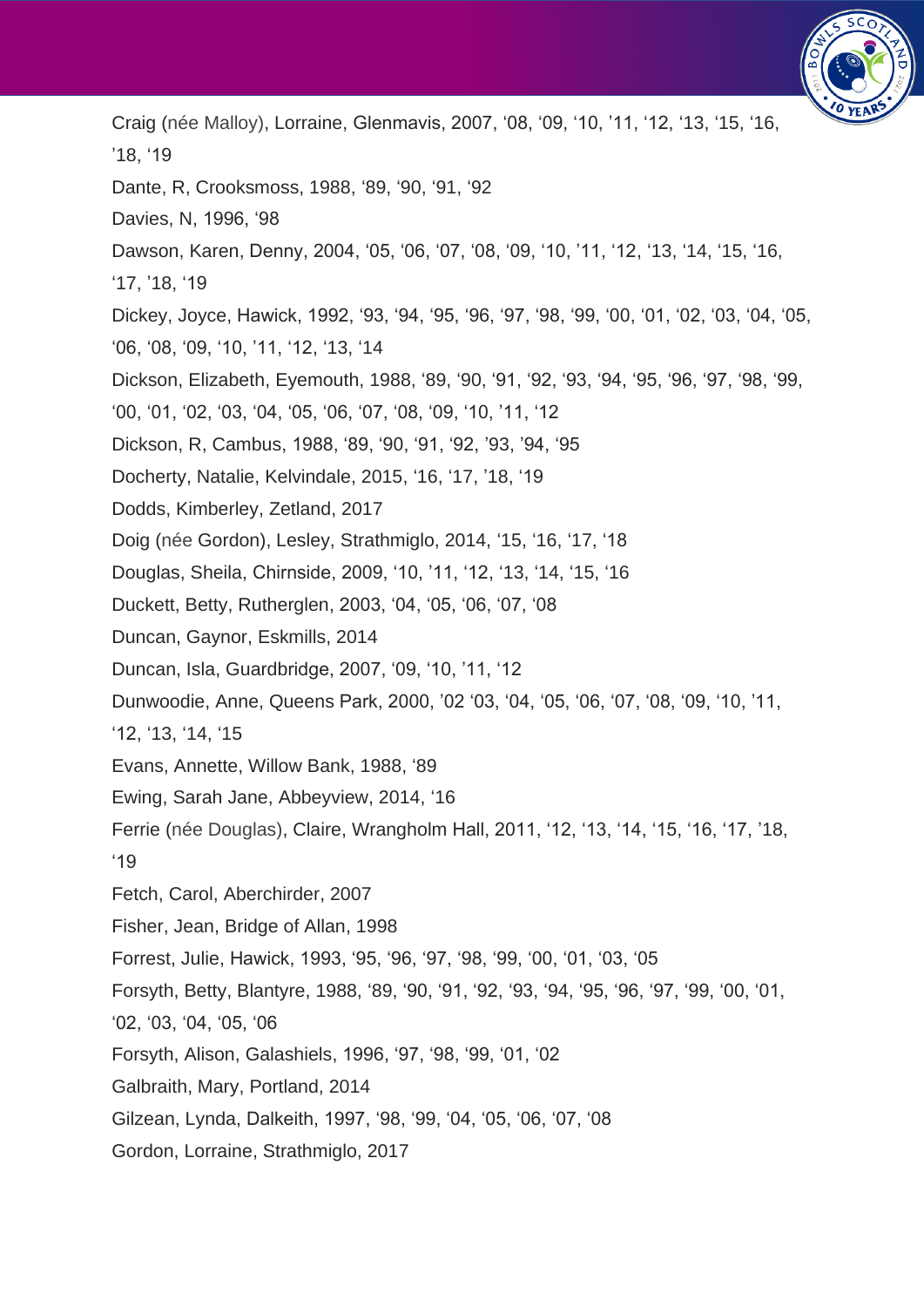

Gourlay, Sarah, Annbank, 1988, '89, '90, '91, '92, '93, '94, '95, '96, '97, '98, '99, '00, '01, '02, '03, '04, '05 Grant, Wendy, West Kilbride, 2017, '18, '19 Grantham, M, East Lothian Co-Op, 2019 Gray, Alison, Dalgety Bay, 2017 Haldane, E, Melrose, 1988, '89, '90, '91 Heriot, Shona, Grahamsnston, 2012 Hicks, Margaret, Baillieston, 2014 Hogg, S, Glenmavis 1992, '93, '94 Hoggan, Dee, Tranent, 2017, '18, '19 Houston, Kathy, Caledonia, 1995, '96, '97, '98, '99, '00, '01, '02, '03, '04, '05, '06, '07, '08, '09, '10, '11 Hutchison, Roberta, Adrian, 1996, '97, '98, '99, '01, '02, '03, '04 Jardine, Ann, Renton, 2014 Johnston, Pat, Zetland, 1994, '95, '96, '97, '98, '00, '01, '02, '06, '07, '08 Johnston, Claire, Auchinleck, 2009, '10, '11, '12, '13, '15, '16, '18, '19 Johnstone, Shona, Tipperlinn, 2009, '10 Sloan (née Keenan), M, Dumbarton, 2017, '18 Kelly, Susan, Stranraer, 1996, '97, '98 Kelly, Margaret, Drumoyne, 1991, '92, '93, '94, '95, '96 Kennedy, A, 1998 Kerr, Fiona, Bellshill & Mossend, 2007, '08 Kilgallon, Paula, Linlithgow, 2009, '10, '11 Knowles, A, Kilbarchan, 1988, '89, '90 Lees, Lynn, Aberdour, 2013, Townhill, 2014, '15, '16, '17, '18, '19 Leishman, Vikki, Carron & Carronshore, 2000, '01 Letham, Margaret, Burnbank Hamilton, 1989, '90, '91, '92, '93, '94, '95, '96, '97, '98, '99, '00, '01, '02, '03, '04, '05, '06, '07, '08, '09, '10, '11, '12, '13, '14, '15, '16, '17, '18, '19 Lindores, Joyce, Etrick Forrest, 1988, '89, '90, '91, '92, '93, '94, '95, '96, '97, '98, '99, '00, '01, '02, '03, '04, '05, '06 Love, M, Dumfries, 1988 Low, Dorothy, Danderhall, 2003, '04, '05, '06, '07, '08 Mackay, A, Blackburn, 1992, '93, '94, '98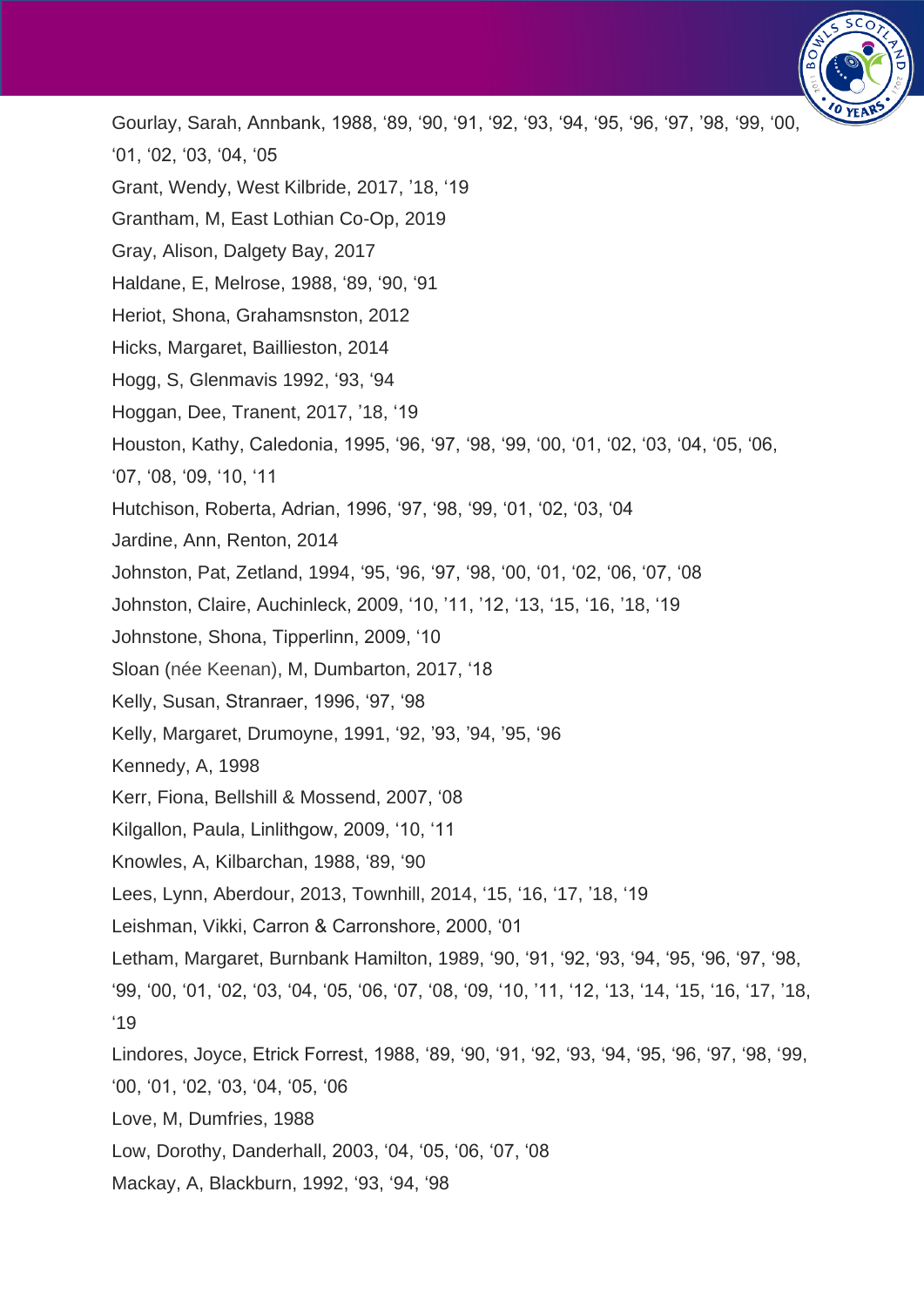

- Mackie, Laura, Kirkcowan, 2011
- Mackin, M, Muirkirk, 1988, '89, '90, '91, '92, '93
- Mackintosh, Gillian, London Road Foundry, 2013, '14, '15, '16, '17
- MacLean, Helen, Oban, 2016
- Malcolm, Dianne, 2003
- Marshall, D, Galston, 1991, '92, '93
- Marshall, Shona, Mearns, 2012
- Mason, Helen, Bothwell, 1989, '90, '91, '92 '93, '95
- Maxwell, Janice, Castle Douglas, 1988, '89, '90, '91, '92, '93, '94, '95, '96, '97
- McBride, Jan, Arthurlie, 1988, '90, '91, '92, '93, '94 '95, '96
- McCrone, Senga, Buccleuch Hawick, 1981, '82, '83, '84, '85, '86, '87, '88, '89, '90,
- '91, '92, '93
- McDougall, Alison, Maitland, 2016
- McDougall, Kelly, Eskmills, 2015
- McDougall (née Laidlaw), Stacey, Dalkeith, 2014, '17, '18, '19
- McGuire, Mary, Bonnybridge, 1994, '95, '96.
- McIntyre, Audrey, Caldercraig, 2014
- McIntyre, Emma, Dumbarton, 2017, '18, '19
- McLeish, Sandra, Dalkeith/Spittal, 1988, '89, '90, '06, '07, '08, '09, '10, '11, '12, '13
- McLellan, Christine, Lesmahagow, 2016
- McLelland, Kirsteen, Uphall Station, 2001, '02, '03, '10
- McNeill, R. Eyemouth, 1988, '89
- McPhee, Isobel, Orbiston 1990, '91, '92, '94, '95
- McPhillips, Lindsey, East Calder, 2007, '08
- Melrose, Agnes, Polton, 2010
- Methven, K, Ladybank, 1990
- Miller, Joyce, Greenfaulds, 1993, '94, '95, '96, '97, '03, '04, '05, '06, '07, '08, '09
- Moran, Kay, Crookston, 2000, '01, '02, '03, '04, '05, '06, '07, '08
- Moran, Janice, 1995, '96, '97, '98
- Mulholland, N, Glengarnock, 1988, '89
- Murray, Susan, Raploch/Ayr Seafield, 2001, '02, '03, '04, '05, '06, '08, '10, '11, '12,
- '13, '14, '15, '19
- Notman, Gail, Stonehouse, 2016, '17, '18
- Penwright, N, Inverness, 1990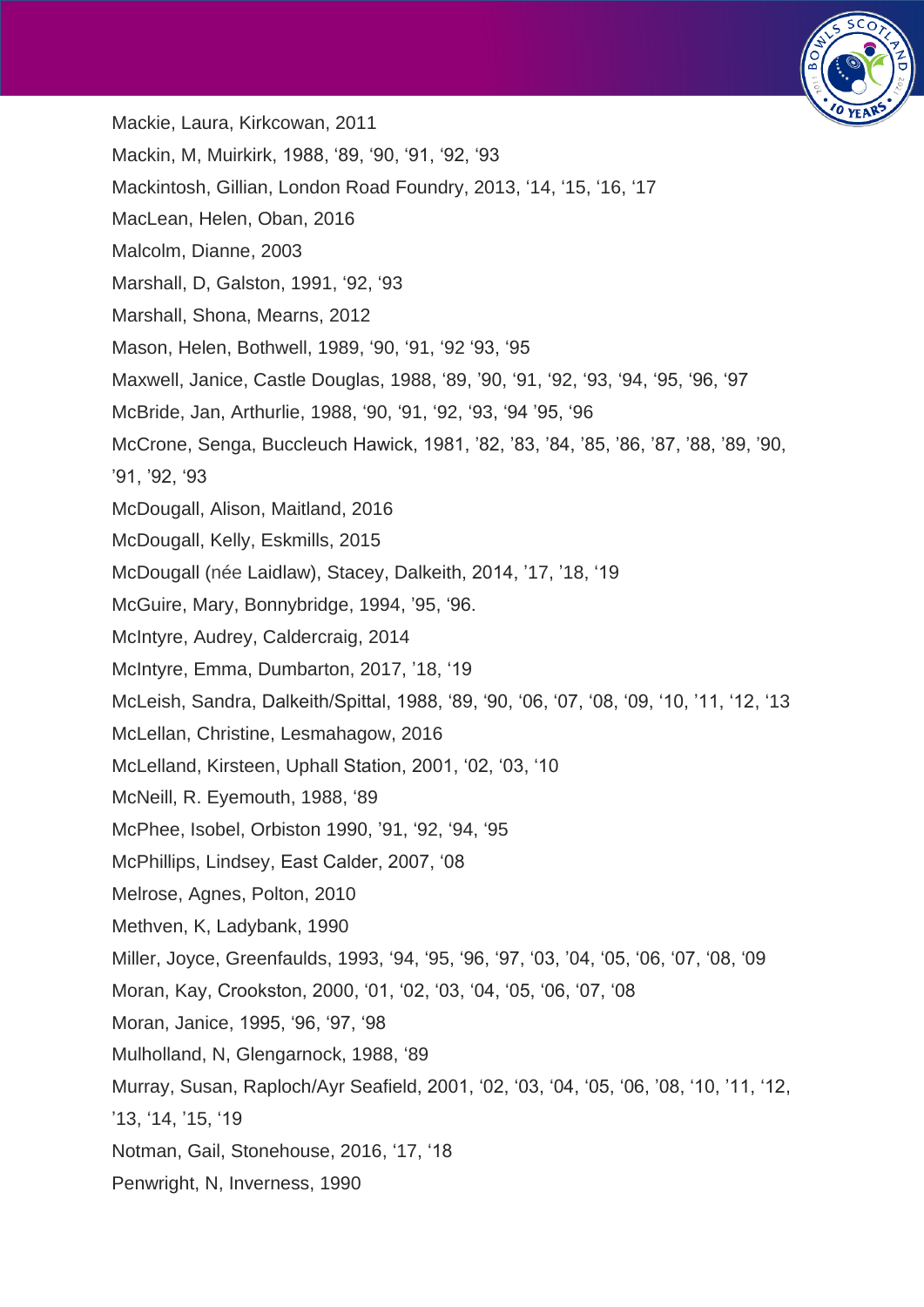

Price, R, Overtown & Waterloo, 1988, '89 Rankin, Heather, Strathclyde, 1998, '99, '00, '02, '13 Reid, Mary, Ayr Northfield, 1987, '88, '89, '90 Renwick, K, East Calder, 1997 Robertson, M, Berwick, 1997, '98, '99, '00 Roddie, L, Stonehaven, 2019 Rowatt (née Gardner), Kirsty Ann, Orbiston, 2014, Motherwell Miners Welfare 2015, '18 Russell, Margaret, Livingston Letham, 1998, '99, '00, '01, '02, '03, '04, '05, '06, '07, '08, '09 Shearer, M, Carnwath 1990, '91, '92, '93, '94 Shimmons, Maureen, Annbank, 2002, '07, '08, '09, '14, '15 Sinclair, Rachel, Kingswood, 2017, '18, '19 Smith, B, Galston, 1990, '91 Smith, Celia, Buckhaven, 2001, '02, '03, '04, '05, '06. Smith, Hannah, Auchinleck, 2016, '18, 19' Smith, Lorna, Linlithgow, 2010, '11, '12, '13, '14, '15, '16, '17, '18, '19 Smith, Marianne, Douglas Victoria, 2014 Sneddon, Val, Denny, 2004 Stein, Lynn, Leven, 2000, '01, '03, '04, '05, '06, '07, '08, '09, '10, '11, '12, '13, '14, '15, '18, '19 Stewart, L, Upper Cowal, 1991, '92 Stevens, Sandra, Uphall Station, 1999, '00, '01, '02, '03, '05, '10 Stevenson, Kathleen, Stranraer, 1999, '00, '01, '02 Stirling, Nan, Corstorphine, 1988, '89, '90, '91, '92, '93, '94, '95, '96, '97 Sword, Julie, Kennoway, 2012, '13, Leven, 2016, '19 Telfer, Jane, Maxwelltown, 2001, '02, '04, '05, '06 Thompson, Peggy, Castle Kennedy, 2011 Thomson, J, Overtown & Waterloo, 1988, 1989, '90, '91, '92, '93, '94 Todd, Marie, Newtown St Boswells, 2010, '11, '12 Turner, Vikki, Buchan Park, 2007, '08, '09, '10, '11, '12 Uttley, Angela, Blackburn, 2010, '11, '12, '13, '14, '15 Wallace, E, Linlithgow, 1990 Walker, C, Eddlewood, 2018